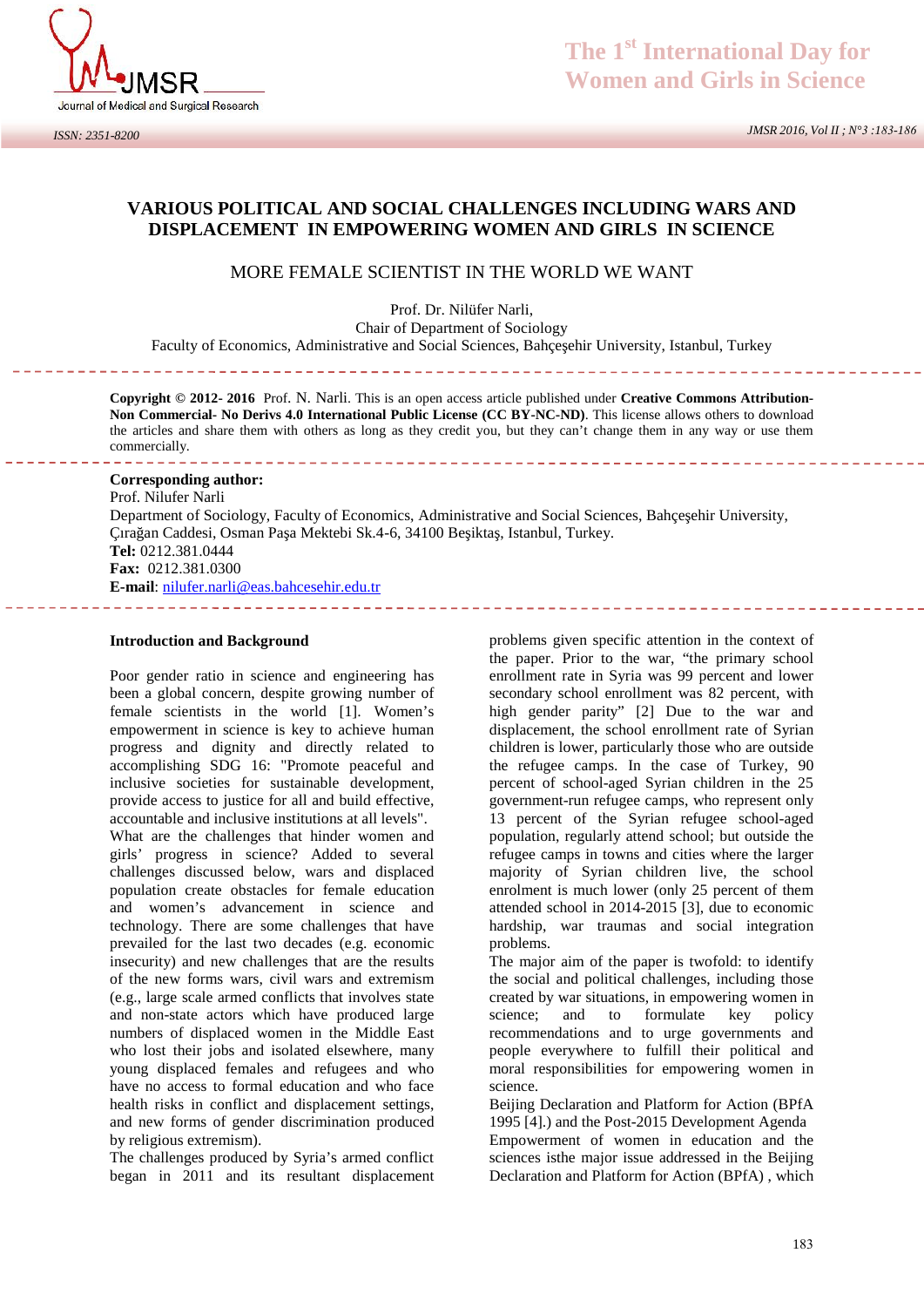

#### *ISSN: 2351-8200*

constitutes a global framework for gender equality and the empowerment of women and girls. Improving women's access to vocational training, science and technology, and continuing education are the objectives of the Beijing Declaration and Platform for Action (BPfA).The year 2015 marks the 20th anniversary of the BPfA and the review of its implementation.

The Post-2015 Development agenda aims at ending gender inequality by identifying the main challenges facing countries for empowering women. In the talks on the "Post-2015 Development Agenda", there is strong emphasis on the need for a transformative agenda that is both universal and adaptable to the conditions of each country, and that aims to move the world onto a sustainable path, gender equality and human dignity.

Despite international efforts to advance the goals of gender equality and sustainable development, the global data on the progress and remaining challenges in implementing the Beijing Declaration and Platform for Action shows that the promise of empowering women and girls has fallen far short of expectations. Women suffer discrimination in education, unemployment, underemployment, and lack of job safety and security; they are also underrepresented in most government structures, corporations, and in the UN and its agencies. The under-representation of women in science and education also prevails. [5] The fact that the desired level of progress has not been achieved, yet the overall percentage of women receiving degrees in science, technology, engineering and mathematics has increased dramatically over the last two decades. [6] Gender parity in primary school enrolment and access to child and maternal health care and the level of women's political participation have steadily improved, thanks to international efforts under the Beijing Declaration and Platform for Action (BPfA) and The Millennium Declaration 4. Various forms of discrimination at the work and the Millennium Development Goals (articulated in the year 2000).

In discussing and designing the policies for empowering women in science, one should know that social and political challenges that hinder women's advancement in science cannot be considered in isolation from their social and political context, and they cannot be separated from other aspects of development and empowerment, such as education, employment, human rights capacity building, and conflict prevention and management. The following are the major challenges in empowering women in science and education.

### **1. Structural and cultural discrimination against women**

Some of the structural factors that prevent the empowerment of women in science are income disparity between men and women, women's lower access to education and health services, and the asymmetrical power relationships between men and women. Cultural factors include social norms, negative traditions (such as child marriage), and an exclusive focus on women's reproductive roles that all decrease education opportunities for women. New forms of extremism reinforce the negative traditions holding women back. Displaced women are more vulnerable to the subjugating and discriminatory impact of the extremist developments as seen in the cases of Iraq and Syria crises.

#### **2. Bias against women**

Biases against women's abilities and aptitudes for scientific work prevail and these biases often operate at an unconscious (implicit) level, despite explicit commitments to equality in many parts of the world. [7] Eradication of such biases requires a transformative and diverse approach and inter disciplinary insight.

#### **3. Lack of role models, networking and encouragement**

In many scientific fields, compared with men, the number of the role models is smaller for women, and their professional networks are less diverse and smaller. Women often obtain less overt encouragement from their significant others to advance in science or technology or to pursue an academic career [8]. Finallier. Women often obtain less overtencouragement from their significant others to advance in science or technology or to pursue an academic career [8].<br>**4. Various forms of discrimination at the work** place

# **place**

Studies show that women are often the target of explicit discrimination, which include withholding a professional position [9], benefit or advantage based on gender, race, sexual preference, marital status, or age. They could be also victims of sexual harassment, an act of gender-based violence.

#### **5. Inconveniency of balancing career and family life**

Compared to men, women feel more pressure to balance career and family life. Often enduring hardship in this struggle, women tend to exit the academic path. This is why many more women than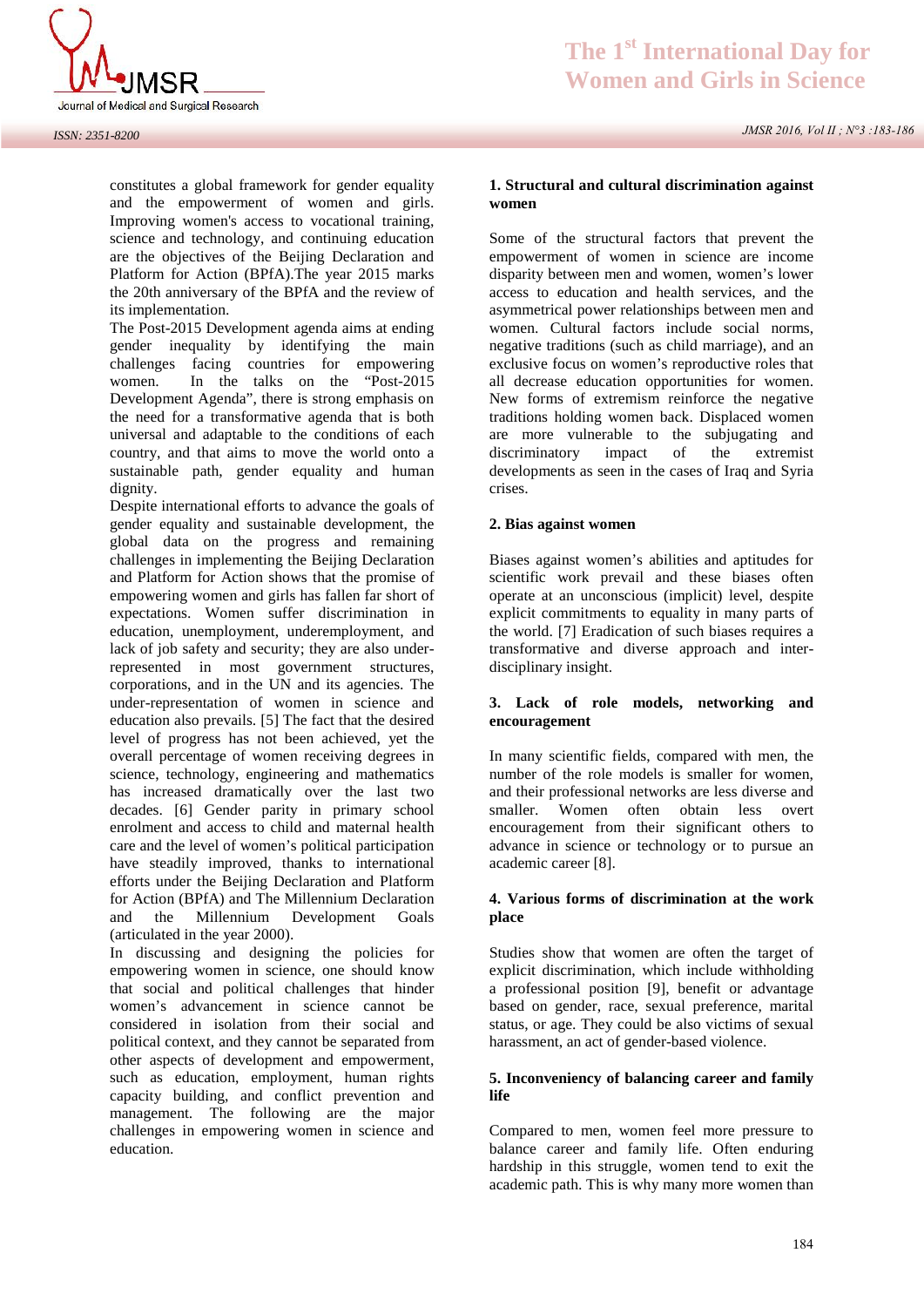

men leave science soon after they begin academic employment, despite outperforming men academically. men leave science soon after they begin academic<br>
employment, despite outperforming men<br>
academically.<br> **6. Wars, conflicts and displaced population** 

Added to the disadvantages listed above, there are many other challenges that hinder advancement of women and girls in science and technology. One of them is the irregular migration of women, a process that includes a large number of women refugees displaced by wars, and civil wars. Massive displacement of the female population negatively affects women's education and employment and women's contribution to development and science. Many women in academia in Syria and Iraq or other countries are forced to leave their countries as refugees and lose their careers. Many displaced young women and girls are out of school and they face several social and mental health risks. In the case of Turkey, the educational barriers are harder for the displaced Syrian girls because of the economic discrepancies, who could be married as second wives to Turkish men and suffer the complications of multiple marriages. [10].

To protect them against all these risks, "the Secretary-General's synthesis report's commitment to gender equality, eradicating violence and abolishing child marriage" [11] is very important and it should guide us in formulating new policies.

#### **Effort in Turkey to Empower Syrian Women in Science and Education.** [12]

Based on the demographic data collected by the Disaster and Emergency Management Authority of Turkey (AFAD), private and public institutions are designing education programs [13] that target the refugee adults for their advancement in professional development. Protecting refugee women and children against social and mental health risks is another objective of this program that offers art education and several cultural and sporting activities, developed jointly in cooperation with the related stake holders, including universities, NGOS, local governments and government agencies. Added to institutional efforts of the Turkish government, there are several formal education [14] and adult education programs that seek to help the Turkish authorities in integrating the school-aged Syrian refugee children and youth into the Turkish public school system.

There is a need to increase the school enrolment of the Syrian children living outside the camps and to empower refugee women by providing adult education and skills for income generation.

Conclusion and Key Recommendations to Empower Women and Girls in Science

Given the fact that gender-based discrimination produces economically and socially inefficient outcomes, strong comprehensive goals to overcome structural impediments to gender equality are a precondition for a successful post-2015 outcome. This requires ensuring inclusive and equitable quality education and promoting lifelong learning opportunities for all while achieving gender equality and empowerment for all women and girls. [15].

The paper presents the following policy recommendations:

•Provide girls and women with skills and quality education and lifelong learning, from early childhood development to post-primary schooling, including life skills and vocational education and training, as well as science, sports and culture [16].

•Adopt a policy to encourage girls and young women to undertake scientific careers, and retain them in the careers

•Mainstream gender in all other policies, specifically research in order to mainstream the gender dimension in research content, including special tools [17].

•Reform universities and other research institutions through making their top decision-makers and human resource systems more gender-aware

•Provide special assistance and funding to the educational advancement of the displaced women whose talent could be lost in crisis conditions.

•Adopt a policy to sustain professional advancement of displaced female scientists

In order to achieve this all governments need to fully commit to empowering women and girls in science and education; and they must to have a strong policy and the political will for the execution of their policy as well as for the implementation of the post-2015 agenda objectives.

#### **The Way Forward**

- More women in science would foster discovery, excellence and innovation
- More women in science is a key to achieving a road to dignity in 2030